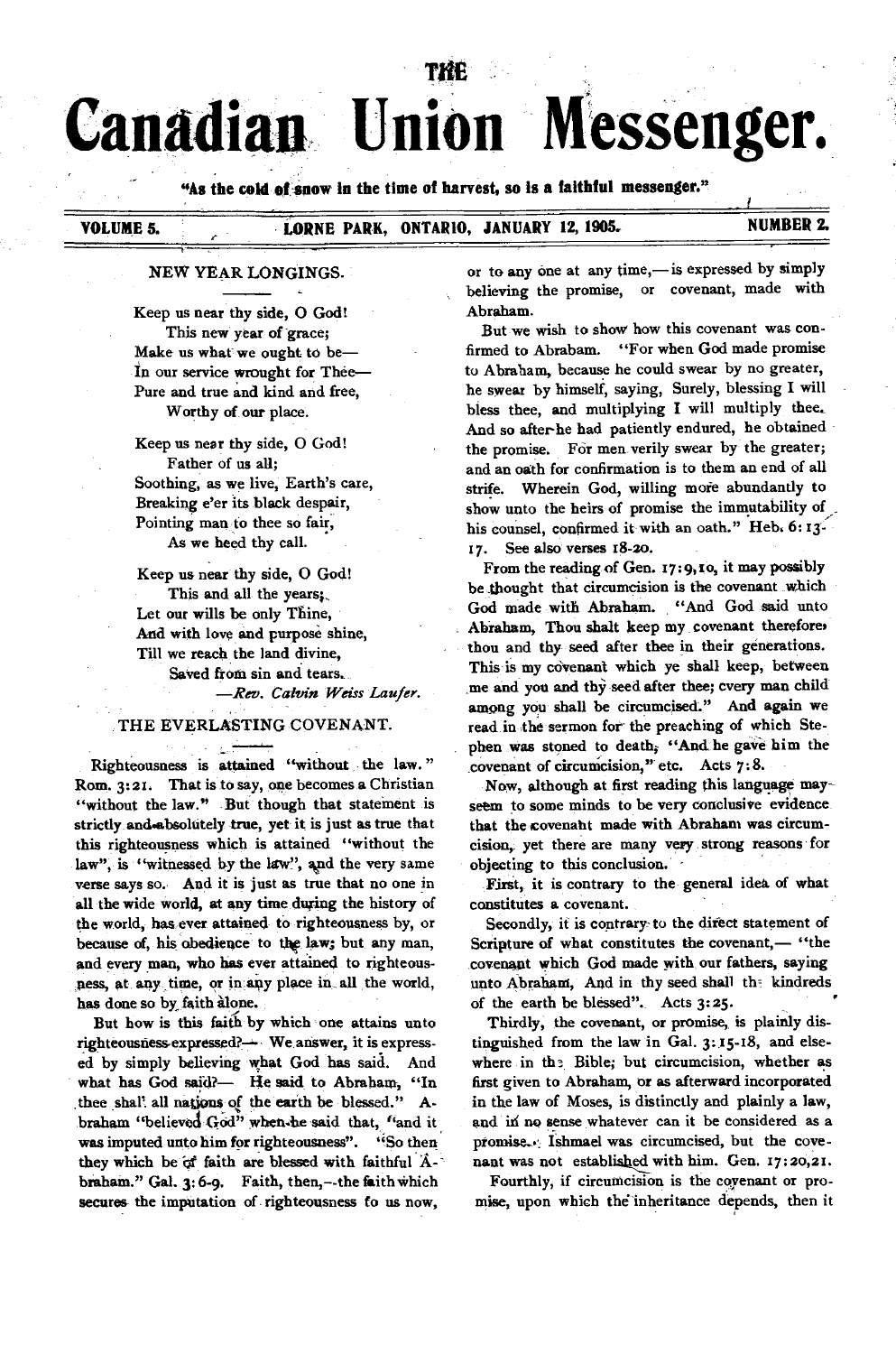**follows that instead of being** *nothing, as* **Paul declares**  in I Cor. 7:19, it is *everything*, not only to the Jew, **but also to the Gentile as well; for the only hope of either Jew or Gentile is in the fulfillment of the promise, or covenant, made. with Abraham.** 

Fifthly,<sup>1</sup> it does not look reasonable that God **would involve so much as the salvation of the whole human race in the practice of a mere rite or ceremony which included only the males of a single race.** 

**And lastly, if •circumcision is the covenant, or promise, does not its fulfillment depend more upon man's work than upon God's? In short is it not justification by works?** 

*To be continued.* 

#### **ONTARIO.**

**We left Selton Monday to go to Lindsay, stopping off at Lorne Park for twenty-four hours. While we were there three more arrived, Henry and Maude Pengelly, and Florence White.** 

**After this we hope that the MESSENGER can be mailed each week on Wednesday morning, so that it wIll reach the subscribers before the Sabbath.** 

**On Wednesday, Jan. 3, a telephone message found me at %Toronto, asking me to attend Sister Weitzel's**  funeral. This brought us back to Selton that even**ing.. Thefollowing day waspleasant, and the church bdil&ng was Well filled, Sister Weitzel had lived there many years, and was among the-eldest citizens of that vicinity. When we were looking for a place to put up the tent ten years before, we found a most inviting spot in the grove on their farm. Their home was always open for us. When, the testing time**  came this family became steadfast friends of its prin**ciples.** 

As there were several who were interested, we re**mained until the following Sunday evening: Services were held each evening, and in the day time on Sab**bath and Sunday. We are hopeful that it will result **in another obeying this message. It seemed that we eotild not leave until all the interested ones had**  *decided* **to obey the Lord.** 

**The Lord's coming is upon us. This**, **generation**  is to see the personal advent of our Saviour. "But **the day of the Lord will come", suddenly and unexpectedly. We are to watch and be ready.** 

A. O. BURRILL.

#### **MOVED TO OTTAWA.**

**At our campmeeting last September I was advised to locate in Ottawa as soon as convenient.** 

**On my return from the States in November I vis**ited Ottawa, but was unable to find a desirable loca. **tion. During the week of prayer I looked the city over again, and found a house that** *I could* **use until** 

**spring. Deciding to make** the **best of it, and fedl**ing that I should not wait longer, I loaded my goods **at Knovilton Dec. 27, and then went direct to Ottawa to see what I could find while my goods were on the**  way. I made the matter a subject of prayer, and **asked the Lord to guide me to a suitable place.** 

I first went to the Real Estate agent, and asked if **he had anything new since I had been there before. He gave the street and number of three houses. As I started out I felt impressed with the second house on the list, and went directly there. I found a very desirable place. The man occupying the house had just moved into his own house five days before, but was keeping fife in the former to prevent the pipes from freezing.** 

**This is the Lord's doing, and it is marvelous in our eyes. I thought I would like to tell the brethren and sisters about this experience for their encouragement. The Lord is good and greatly to be praised.** 

**My family will reach Ottawa not later than Jan. 9.** 

**I expect to tabor in Ottawa the remainder of the'« winter. My permanent address is 555 McLeod St., Ottawa, Ont. Friends passing through the city are invited to look us up.** 

### **W. H. THURSTON.**

# **PETROLIA, OIL SPRINGS, CHERRY GROVE, AND EXETER.**

**It was my privilege to visit ,some companies and isolated sabbath-keepers, during the week** of **prayer.** 

I spent three days with the company in Petrolia. **we experienced the rich blessings of heaven in all,**  our meetings and bible-studies. The brethren and sisters are of good courage in the Lord. Being already . readers of the "Review", they subscribed for the "Messenger" and the "Sabbath Schodt Worker".

**TWe have been added to theft°nuniber**'**Since last** . fall as a result of some faithful Bible-work done by Sister **Royce**, formerly Miss Hattie Allema, There are five or six waiting for baptism.

From here I went to Oil<sup>2</sup> Springs where **L** found three: Sabbath-keepers. They all read the Wirlew" **-and "Messenger" I received their subscription for 'the "Sabbath=sehool Worker". Fifteen dollies and**  sixty-five cents was handed to me<sup>r</sup> in tithes and offer-<br>ings.

**' From what I have found I am led to believethat** *there*  **are some here who could be brought to take their stand for the truth if some good Bible-work could**  be done with them. Sister Boyce of Petrolia being **willing to go' to Oil Springs as often as she can to give readings to those that are interested. Brother**  Bartrem of that place kindly offered to pay her fare. **We hope to see the work built up here.** 

**I went to Cherry Grove, six miles south of St. Marys to visit brother and sister Daniel Smith the**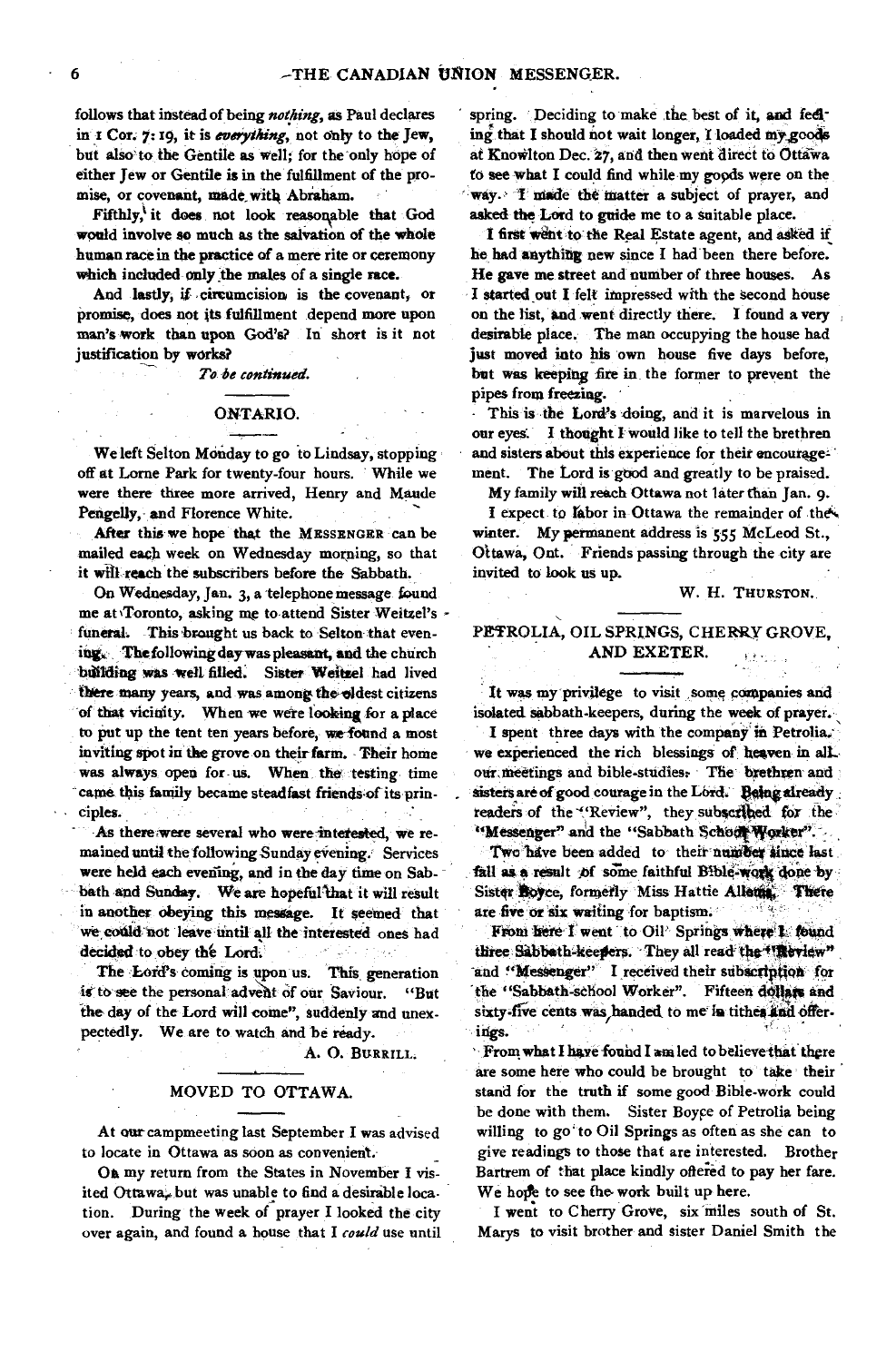only Sabbath-keepers at that place. They are firm in the truth and of good courge. They also gave me their subscription for the "Review".

So: the representatives of the "Third Angel's Message" are scattered all over the land to witness for the truth. May God bless and uphold them.

 $\angle$  But we must not forget our company at Exeter. The annual offering at this place amounted to thirteen dollars. I' am glad to report that our people • here love the message, and as a result they are growing in the knowledge of the truth.

**JOHN ISAAC.** 

#### VICTORIA ROAD, ONTARIO.

We moved to this place Aug. 20, and since then have succeed in placing some of our good literature in many homes.

**THE READING** Box is proving a success. During November, someone became angry and tore the box down. We nailed it up again and it continues to witness for the truth.

Besides writing missionary letters we have circulated the following amount of literature.

| PAPERS.           |     | PAGES OF TRACTS. |
|-------------------|-----|------------------|
| Sold              | 37  |                  |
| Given away        | 100 | 1946             |
| <b>Loaned</b>     | 70  |                  |
| Mailed            | 84  | 64               |
| Taken from Box 90 |     | 464              |
| <b>Totals</b>     |     |                  |

We sewed the four Special Signs together. I called at twenty three places and succeeded in placing 17 sets in seventeen homes. Selling some and loan-

ing the rest..<br>While showing the papers one lady said, "Are you still selling that book Christ's Object lessons." We decided to take one just after you were out of sight when you were here before.

We also sent **12** sets of Signs through the mail to interested parties. We expect to follow up the work as providence indicate& We have begun to hold Bible studies with some of our neighbors.

Pray for the work here.' God is just as willing to bless and to give success as in Korea.

> MR. and MRS. J. A. BAKER. **VICTORIA ROAD,ONT.**

#### KNOWLTON SANITARIUM.

We are glad to report the continued successful work at the Sanitarium.

Jesse Booth, who has been spending some time at Richford, Vt., giving treatments, returned last Friday nignt, bringing a patient with him.

Eider Rickard visited the Sanitarium on Jan. i;

for the purpose of assisting Elder Farnsworth in organizing a church. There were ten members, and we hope more will follow. Although the members are few we trust a good work will be carried on here.

The Sanitarium family spent a very pleasant evening on Dec. 26, at the "Nurses' Home" where a Christmas tree was held. The programme was short, consisting of hymns, an address by Eld.Famswarth, and selections given by those present. An important feature was the reading of the " Sanitarium Advocate " which caused much merriment.

The tree was well loaded with presents, both nurses and patients being remembered.

#### OBITUARY.

**WEITZEL.--** Died at Selton, Ont. of old age, Rachel Everitt Weitzel; aged 82 years, 8months, and 17 days. Her birth was in Harwich, Kent county, She leaves a husband, seven children, and eight grandchildren.

For nearly fifty four years they lived on the same farm. When the Sabbath message and coming of Christ was brought to this country home, she, her husband, one daughter, and a grand-daughter received it. It was in their grove that the tent was set, and on the same spot the church was built. In this church her funeral was held. The church 'was filled on the funeral occasion while the writer spoke to them from Johh **12:24.** 

#### A. 0. **BURRILL.**

**-TAYLOR.—** Died-at.South Bolton Que., Dec.I8, 1904, Mrs. Carolina Eveline Taylor. Sister Taylor was born in Devonshire England Jan 31, 1873, and embraced the Third Angel's Message in Sept. 1898. For about two years she manifested her love for the light she had received by earnest faithful labor circulating literature to spread the truth in her native land. Sept. 7, 1900 she was uninted in marriage to Argyle M. Taylor, and soon afterwards came with him to his home at South Bolton, Que. with the hope of being able to assist in the canvassing work in this province. But her health soon failed, and the disease that caused her death, (carcinoma of the stomach) gained steadily upon\_ her. Although disappointed in not being able to go on with her work, yet she was resigned to His will who doeth all things well, and fell asleep in Jesus with a bright hope of having a part in the first resurrection.

The funeral services were conducted by the writer assisted by Elder S. A, Farnsworth.

H. E. **RICKARD.** 

"Blessed is the man that endureth temptation: for when he is tried, he shall receive the crown of life, which the Lord hath promised to them that love him."